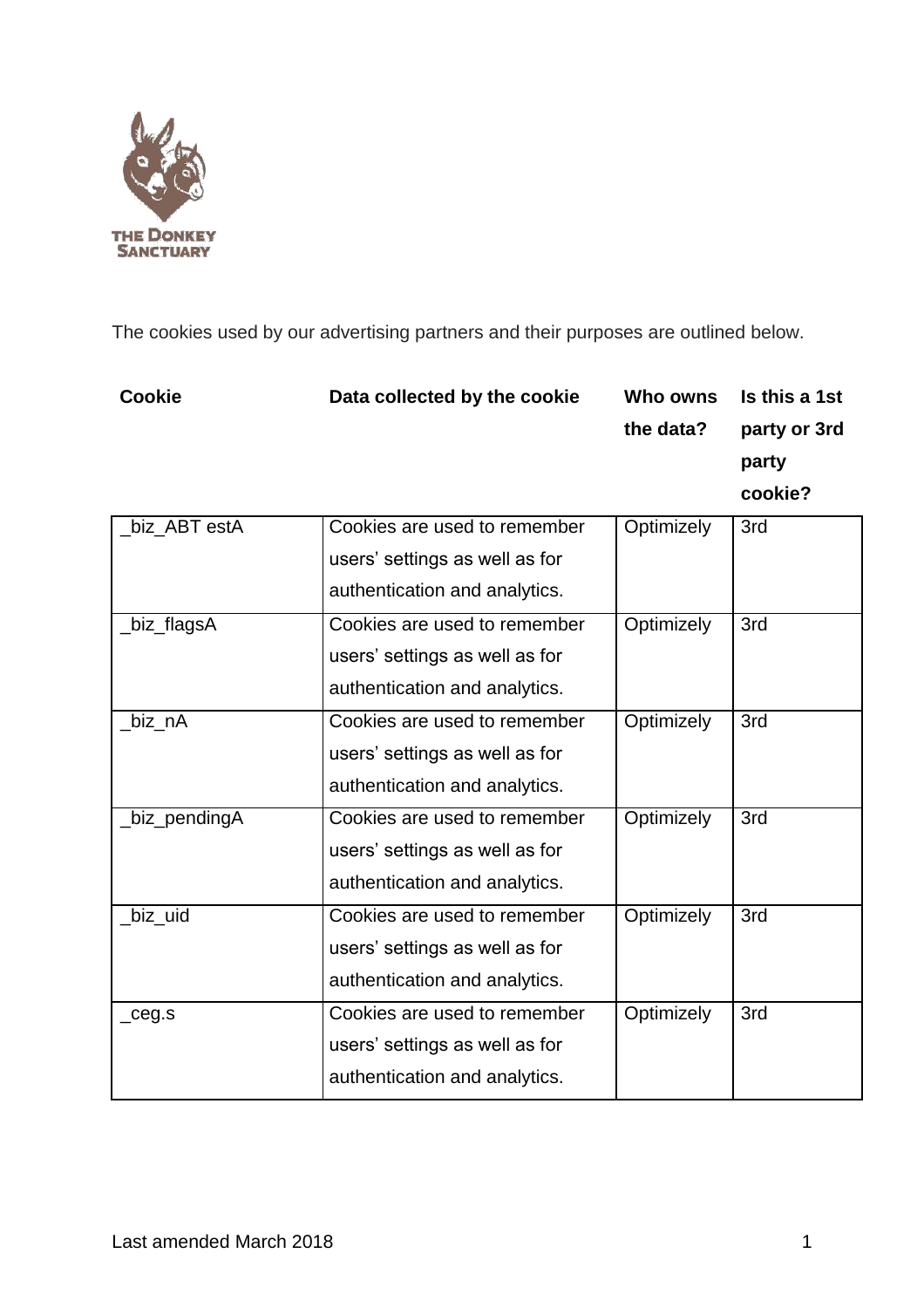**the data? party or 3rd party**

| _ceg.u             | Cookies are used to remember       | Optimizely  | 3rd |
|--------------------|------------------------------------|-------------|-----|
|                    | users' settings as well as for     |             |     |
|                    | authentication and analytics.      |             |     |
| _ga                | Used by Facebook for re-           | Facebook    | 3rd |
|                    | targeting, optimisation, reporting |             |     |
|                    | and attribution of online adverts. |             |     |
| _ga                | Universal Analytics used to        | Google      | 1st |
|                    | distinguish users.                 | Analytics   |     |
| _ga                | Cookies are used to remember       | Optimizely  | 3rd |
|                    | users' settings as well as for     |             |     |
|                    | authentication and analytics.      |             |     |
| _hp2_id.41145 5962 | Cookies are used to remember       | Optimizely  | 3rd |
|                    | users' settings as well as for     |             |     |
|                    | authentication and analytics.      |             |     |
| act                | Used by Facebook for re-           | Facebook    | 3rd |
|                    | targeting, optimisation, reporting |             |     |
|                    | and attribution of online adverts. |             |     |
| ad-id              | <b>Used by Amazon Advertising</b>  | Amazon      | 3rd |
|                    | Platform for re-targeting,         | Advertising |     |
|                    | optimisation, reporting and        | Platform    |     |
|                    | attribution of online adverts.     |             |     |
| ad-privacy         | <b>Used by Amazon Advertising</b>  | Amazon      | 3rd |
|                    | Platform for re-targeting,         | Advertising |     |
|                    | optimisation, reporting and        | Platform    |     |
|                    | attribution of online adverts.     |             |     |
| ajs_anonymou s_id  | Cookies are used to remember       | Optimizely  | 3rd |
|                    | users' settings as well as for     |             |     |
|                    | authentication and analytics.      |             |     |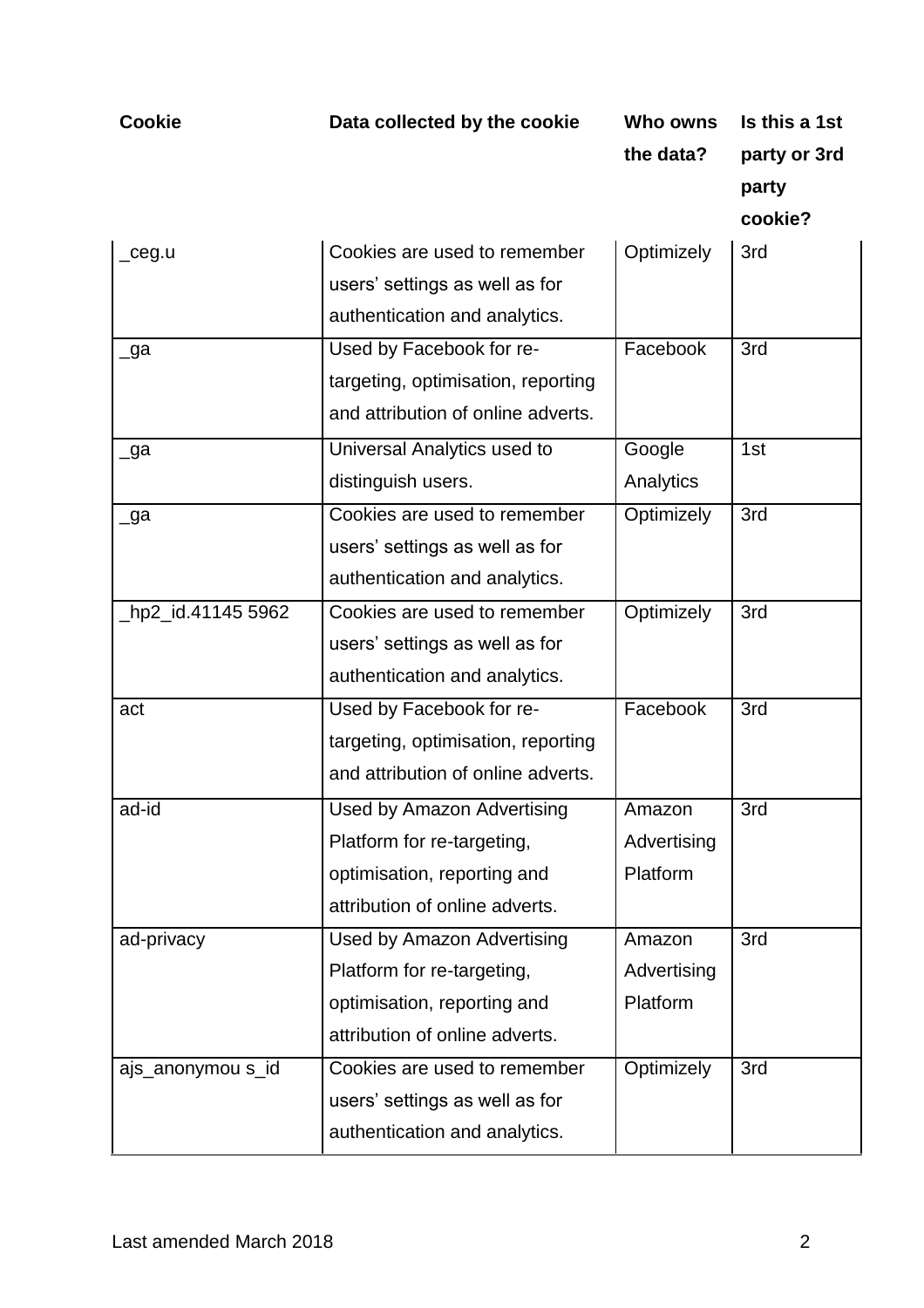**the data? party or 3rd party**

|              | Cookies are used to remember        | Optimizely         | 3rd |
|--------------|-------------------------------------|--------------------|-----|
| ajs_group_id |                                     |                    |     |
|              | users' settings as well as for      |                    |     |
|              | authentication and analytics.       |                    |     |
| ajs_user_id  | Cookies are used to remember        | Optimizely         | 3rd |
|              | users' settings as well as for      |                    |     |
|              | authentication and analytics.       |                    |     |
| c_user       | Used by Facebook for re-            | Facebook           | 3rd |
|              | targeting, optimisation, reporting  |                    |     |
|              | and attribution of online adverts.  |                    |     |
| csm          | Used by Facebook for re-            | Facebook           | 3rd |
|              | targeting, optimisation, reporting  |                    |     |
|              | and attribution of online adverts.  |                    |     |
| d            | Used by Quantcast for re-           | Quantcast          | 3rd |
|              | targeting, optimisation, reporting  |                    |     |
|              | and attribution of online adverts.  |                    |     |
| datr         | Used by Facebook for re-            | Facebook           | 3rd |
|              | targeting, optimisation, reporting  |                    |     |
|              | and attribution of online adverts.  |                    |     |
| <b>DSID</b>  | Used by Google DoubleClick for      | <b>DoubleClick</b> | 3rd |
|              | re-targeting, optimisation,         |                    |     |
|              | reporting and attribution of online |                    |     |
|              | adverts.                            |                    |     |
| fr           | Used by Facebook for re-            | Facebook           | 3rd |
|              | targeting, optimisation, reporting  |                    |     |
|              | and attribution of online adverts.  |                    |     |
|              |                                     |                    |     |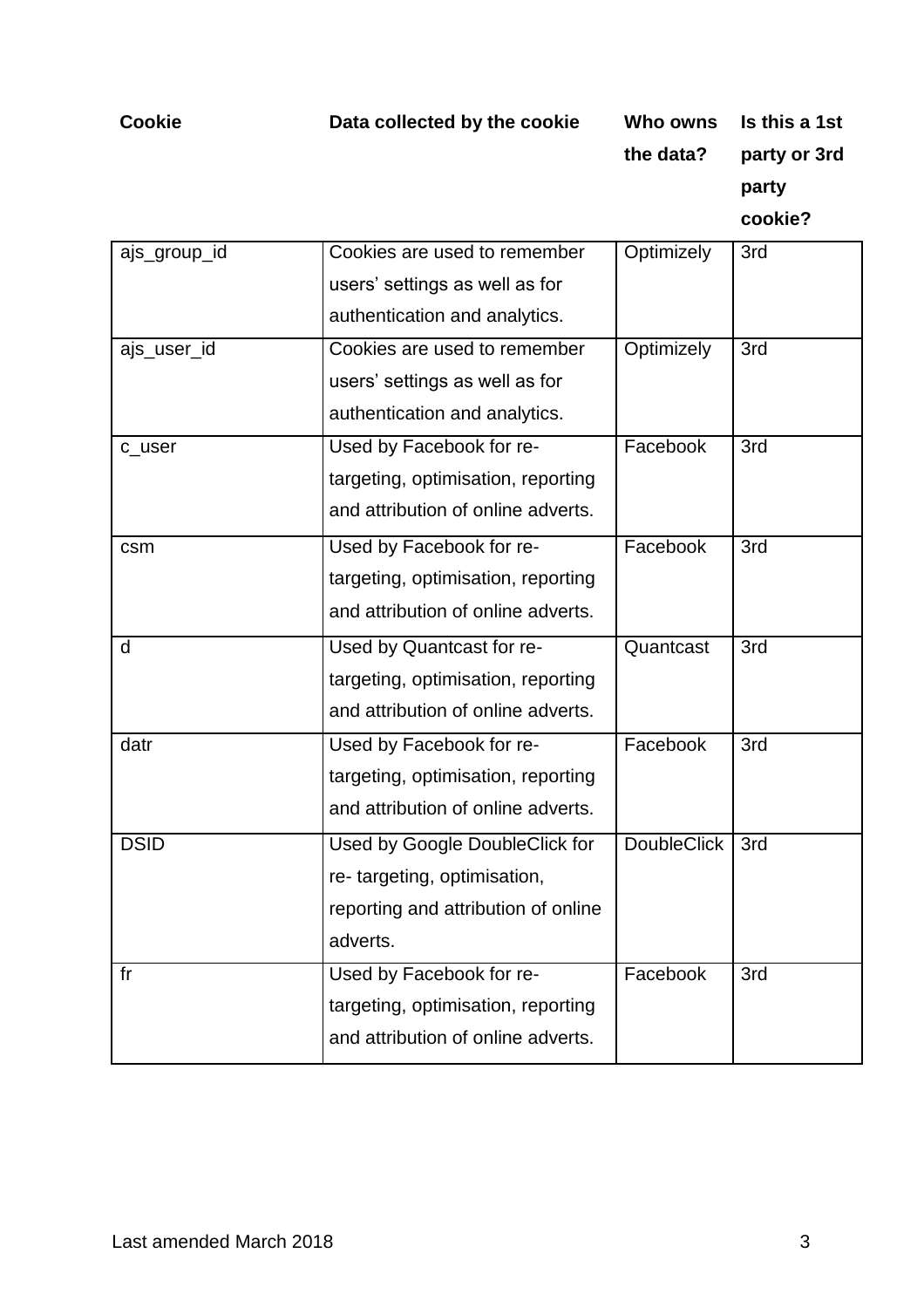| <b>Cookie</b>       | Data collected by the cookie       | Who owns<br>the data? | Is this a 1st<br>party or 3rd<br>party |
|---------------------|------------------------------------|-----------------------|----------------------------------------|
|                     |                                    |                       | cookie?                                |
| $\lrcorner$ ga      | These cookies are used by          | Google                | 3rd                                    |
| _gali               | Google to collect information      |                       |                                        |
| _gat_UA-1036645-1   | about how visitors use our         |                       |                                        |
| $\_gid$             | website and WordPress blog. We     |                       |                                        |
|                     | use the information to compile     |                       |                                        |
|                     | reports and to help us improve     |                       |                                        |
|                     | the website. The cookies collect   |                       |                                        |
|                     | information in an anonymous        |                       |                                        |
|                     | form, including the number of      |                       |                                        |
|                     | visitors to the website and blog,  |                       |                                        |
|                     | where visitors have come to the    |                       |                                        |
|                     | website from and the pages they    |                       |                                        |
|                     | visited.                           |                       |                                        |
| <b>IDE</b>          | Used by Google AdSense to          | <b>DoubleClick</b>    | 3rd                                    |
|                     | register and report the website    |                       |                                        |
|                     | user's actions after viewing or    |                       |                                        |
|                     | clicking one of the advertiser's   |                       |                                        |
|                     | ads with the purpose of            |                       |                                        |
|                     | measuring the efficacy of an ad    |                       |                                        |
|                     | and to present targeted ads to     |                       |                                        |
|                     | the user.                          |                       |                                        |
| lu                  | Used by Facebook for re-           | Facebook              | 3rd                                    |
|                     | targeting online advertising       |                       |                                        |
| mc                  | Used by Quantcast for re-          | Quantcast             | 3rd                                    |
|                     | targeting, optimisation, reporting |                       |                                        |
|                     | and attribution of online adverts. |                       |                                        |
| optimizelyEndUserId | Cookies are used to remember       | Optimizely            | 3rd                                    |
|                     | users' settings as well as for     |                       |                                        |
|                     |                                    |                       |                                        |
|                     |                                    |                       |                                        |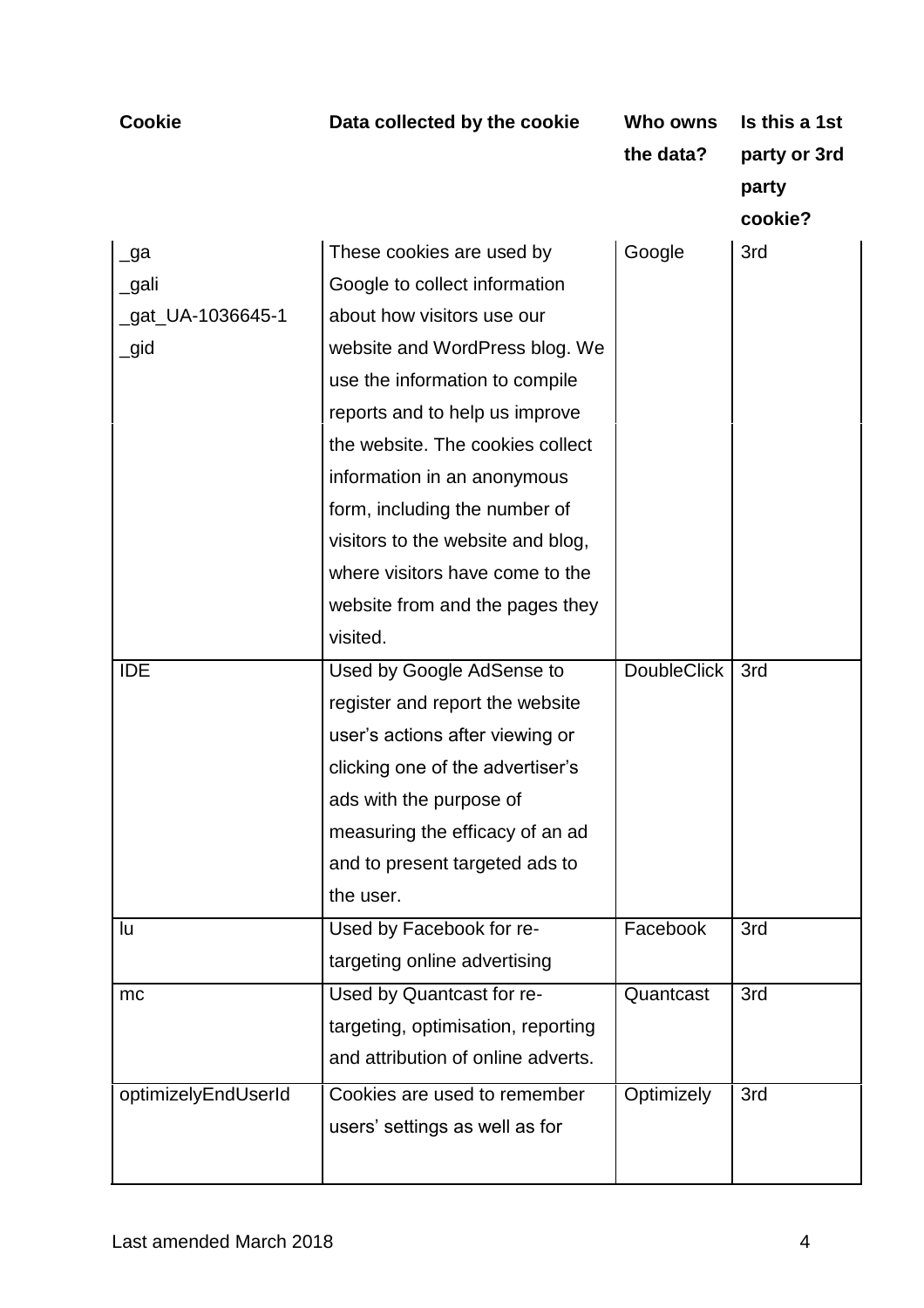**the data? party or 3rd**

**party**

|                                               | authentication and                 |            |     |
|-----------------------------------------------|------------------------------------|------------|-----|
|                                               | analytics.                         |            |     |
|                                               |                                    |            |     |
| optimizelySeg ments                           | Cookies are used to remember       | Optimizely | 3rd |
|                                               | users' settings as well as for     |            |     |
|                                               | authentication and analytics.      |            |     |
| optimizelyVari                                | Cookies are used to remember       | Optimizely | 3rd |
| ationIdMap                                    | users' settings as well as for     |            |     |
|                                               | authentication and analytics.      |            |     |
| PREF*                                         | We embed videos from our           | YouTube    | 3rd |
| VSC*<br>VISITOR_INFO1_LIVE*                   | official YouTube channel using     |            |     |
| remote_sid*                                   | YouTube's privacy-enhanced         |            |     |
| PREF - * Expires after                        | mode. This mode may set            |            |     |
| eight months                                  | cookies on your computer once      |            |     |
| VSC - * expires at the<br>end of your session | you click on the YouTube video     |            |     |
| VISITOR_INFO1_LIVE                            | player, but YouTube will not store |            |     |
| - *expires after eight<br>months              | personally-identifiable cookie     |            |     |
| remote_sid - * expires                        | information for playbacks of       |            |     |
| at the end of your<br>session                 | embedded videos using the          |            |     |
|                                               | privacy-enhanced mode.             |            |     |
| p                                             | Used by Facebook for re-           | Facebook   | 3rd |
|                                               | targeting, optimisation, reporting |            |     |
|                                               | and attribution of online adverts. |            |     |
| presence                                      | Used by Facebook for re-           | Facebook   | 3rd |
|                                               | targeting, optimisation, reporting |            |     |
|                                               | and attribution of online adverts. |            |     |
| s                                             | Used by Facebook for re-           | Facebook   | 3rd |
|                                               | targeting, optimisation, reporting |            |     |
|                                               | and attribution of online adverts. |            |     |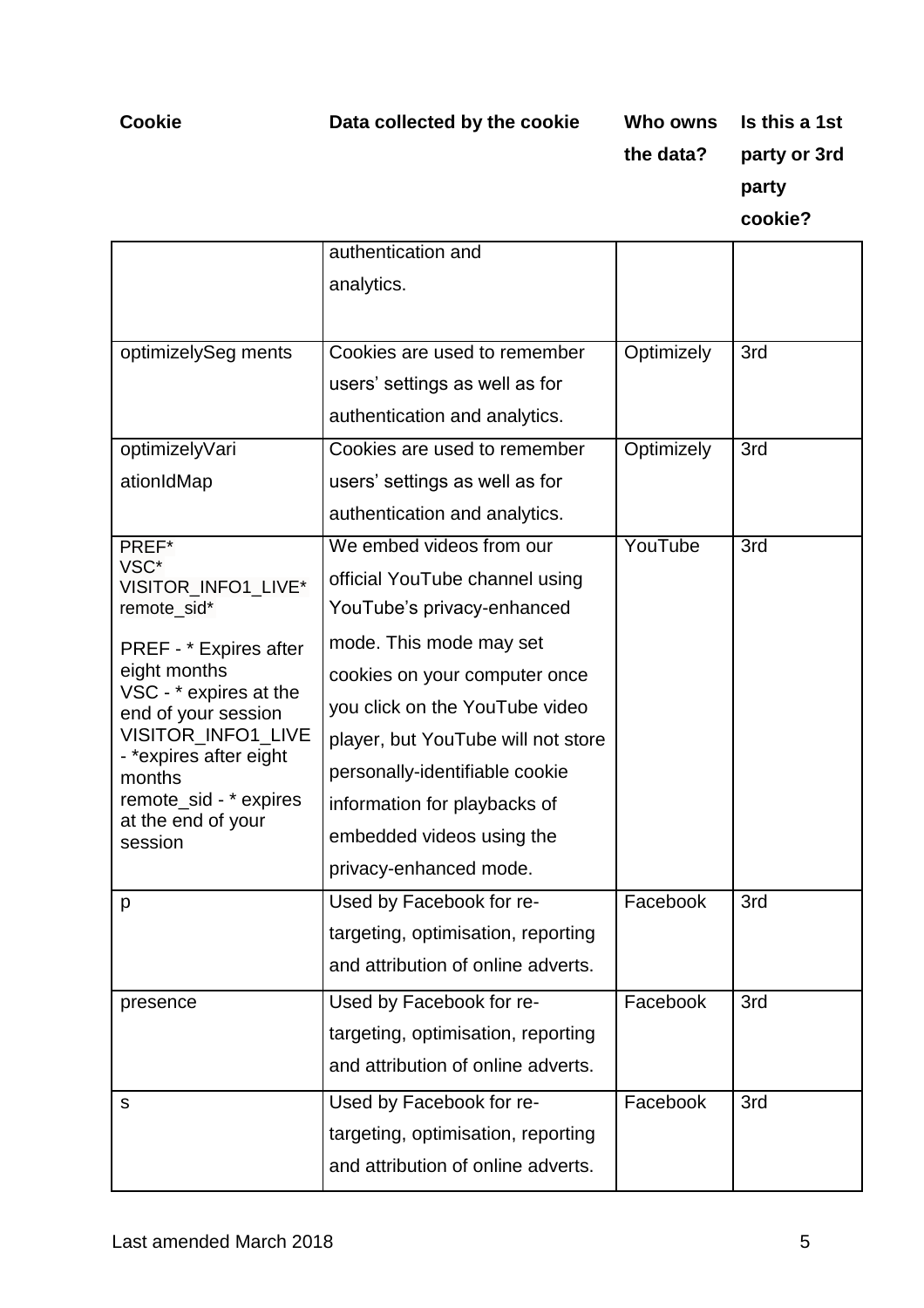**the data? party or 3rd party**

| sb                | Used by Facebook for re-<br>targeting, optimisation, reporting<br>and attribution of online adverts. | Facebook   | 3rd |
|-------------------|------------------------------------------------------------------------------------------------------|------------|-----|
| seerid            | Cookies are used to remember<br>users' settings as well as for<br>authentication and analytics.      | Optimizely | 3rd |
| uuid <sub>2</sub> | Used by Appnexus for re-<br>targeting, optimisation, reporting<br>and attribution of online adverts. | AppNexus   | 3rd |
| wd                | Used by Facebook for re-<br>targeting, optimisation, reporting<br>and attribution of online adverts. | Facebook   | 3rd |
| <b>XS</b>         | Used by Facebook for re-<br>targeting, optimisation, reporting<br>and attribution of online adverts. | Facebook   | 3rd |